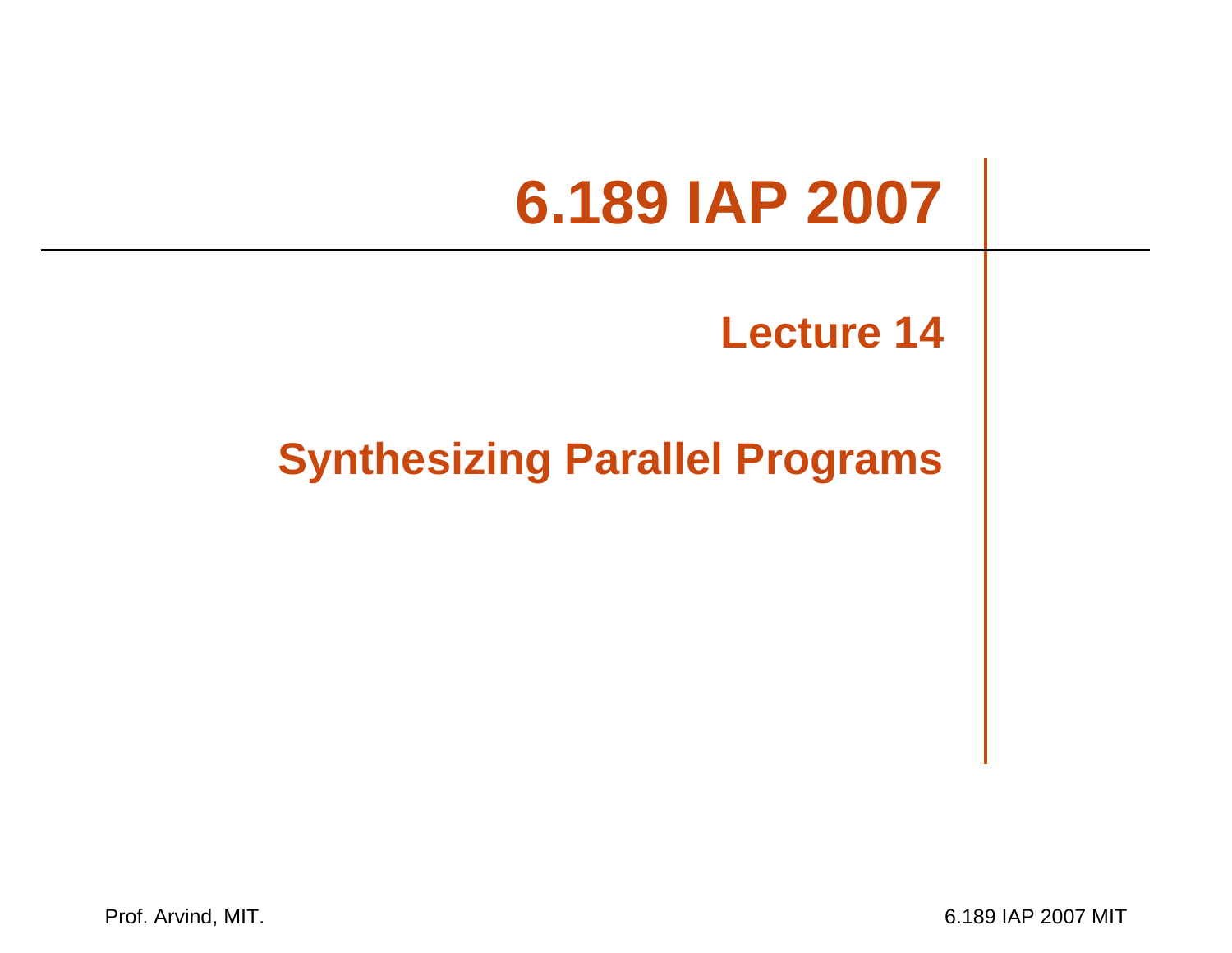# Synthesizing parallel programs (or borrowing some ideas from hardware design)

1

Arvind

Computer Science & Artificial Intelligence Lab. Massachusetts Institute of Technology

6.189

January 24, 2007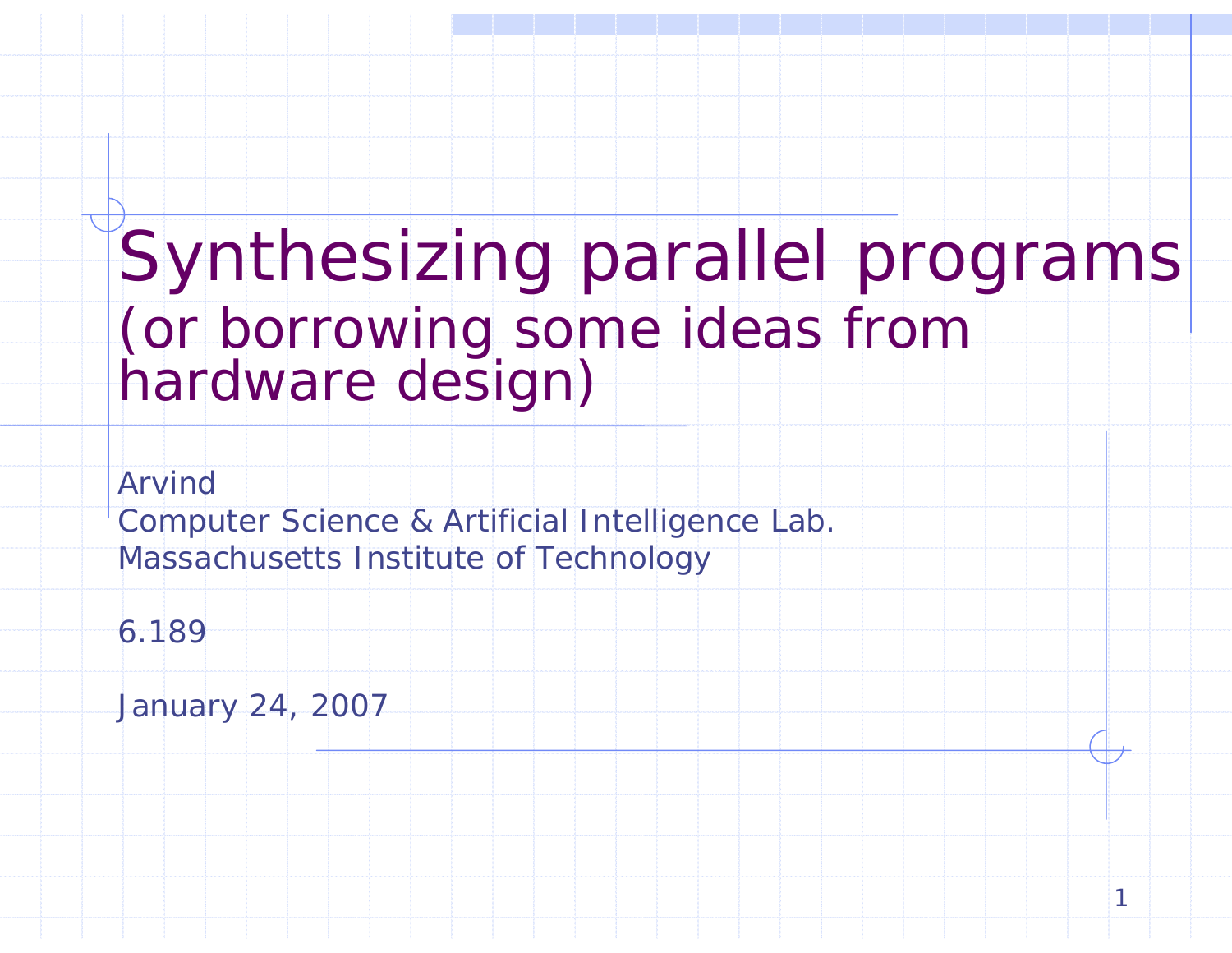# SoC Trajectory:



### *multicores, heterogeneous, regular, ...*

On-chip memory banks

 $\overline{2}$ 

Structured onchip networks Generalpurpose processors Applicationspecific processing units

> *Can we rapidly produce high-quality chips and surrounding systems and software?*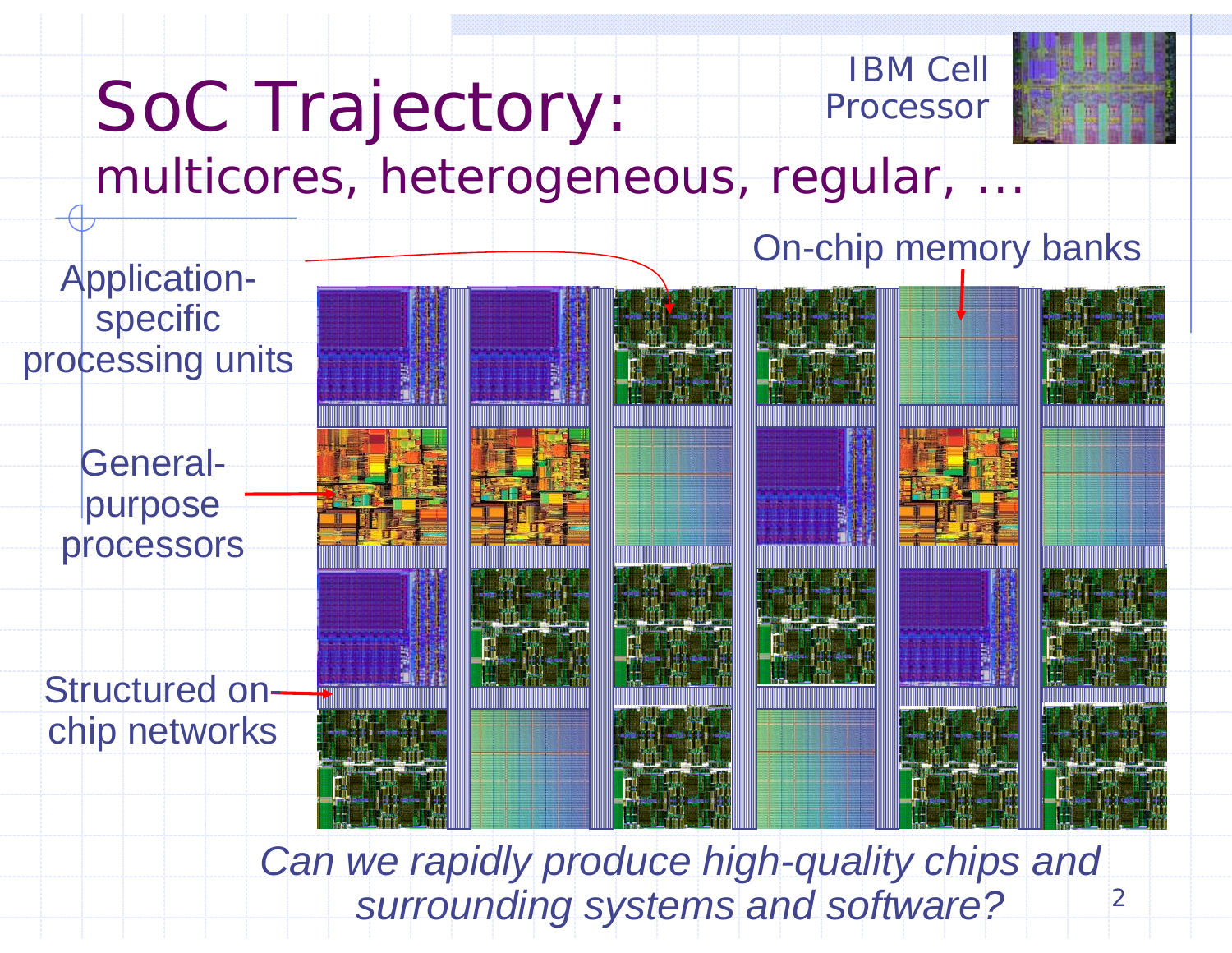## Plan for this talk

- My old way of thinking (up to 1998)
	- "Where are my threads?"
	- **Not necessarily wrong**
- My new way of thinking (since July)
	- "Parallel program module as a resource"
	- Not necessarily right

Connections with transactional programming, though obvious, not fully explored yet

Acknowledgement: Nirav Dave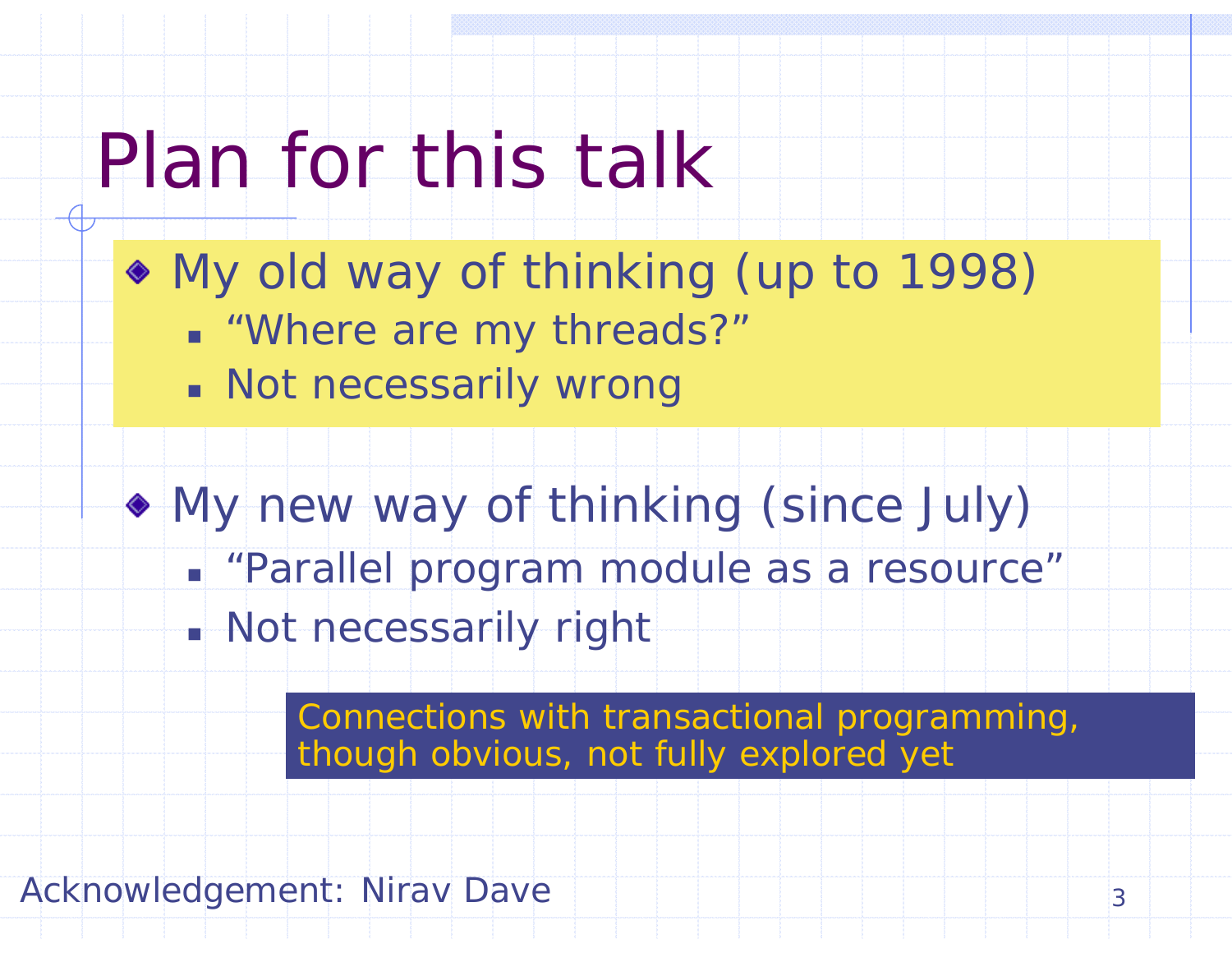### Only reason for parallel programming used to be performance

- This made programming very difficult
	- **Had to know a lot about the machine**
	- Codes were not portable endless performance tuning on each machine
	- Parallel libraries were not composable
	- **Difficult to deal with heap structures and** memory hierarchy
	- Synchronization costs were too high to exploit fine-grain parallelism

#### How to exploit 100s of threads from software?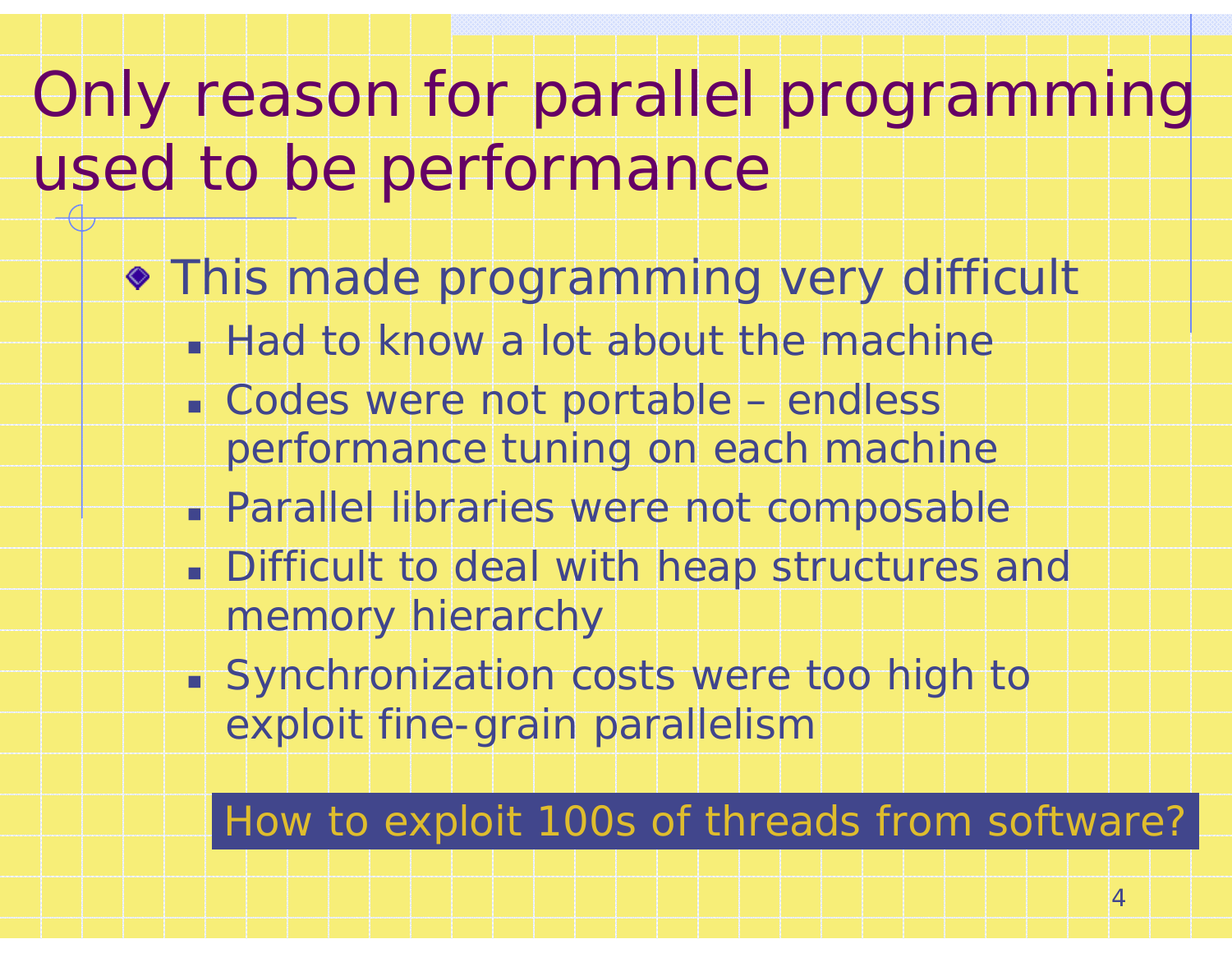# Implicit Parallelism

- Extract parallelism from programs written in sequential languages
	- Lot of research over four decades limited success
- **Program in functional languages** which may not obscure parallelism in an algorithm

If the algorithm has no parallelism then forget it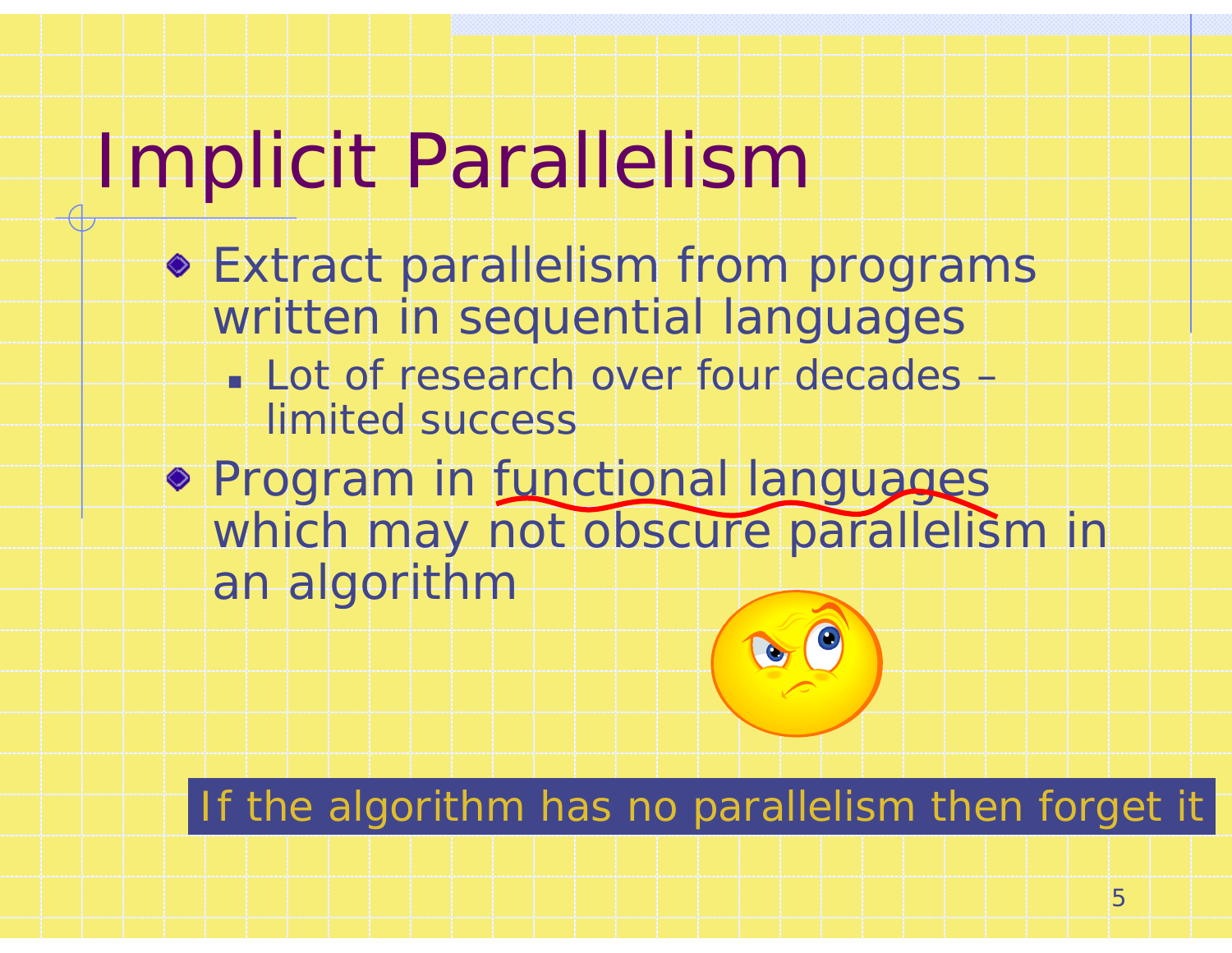

6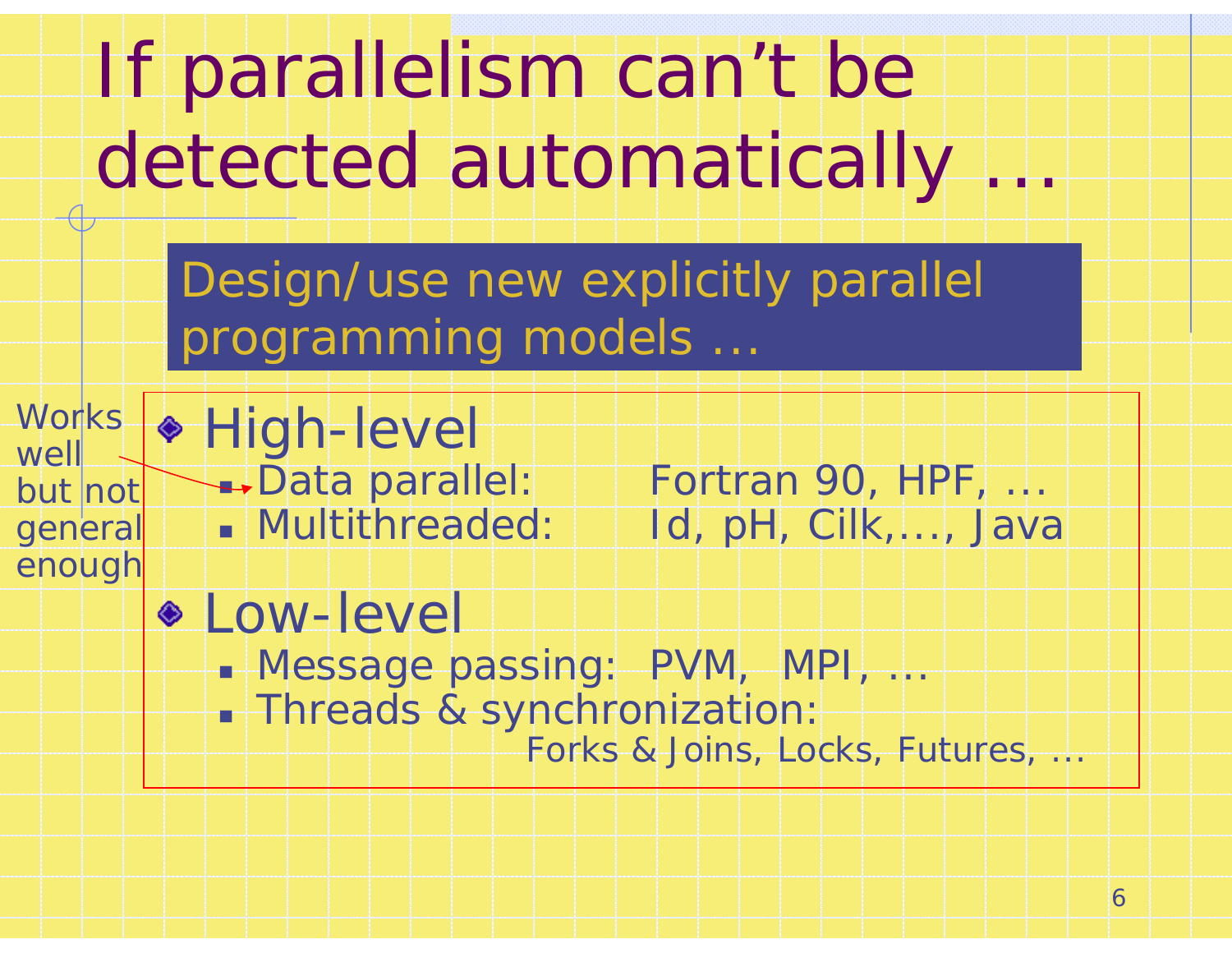### Fully Parallel, Multithreaded Model



Efficient mappings on architectures proved difficult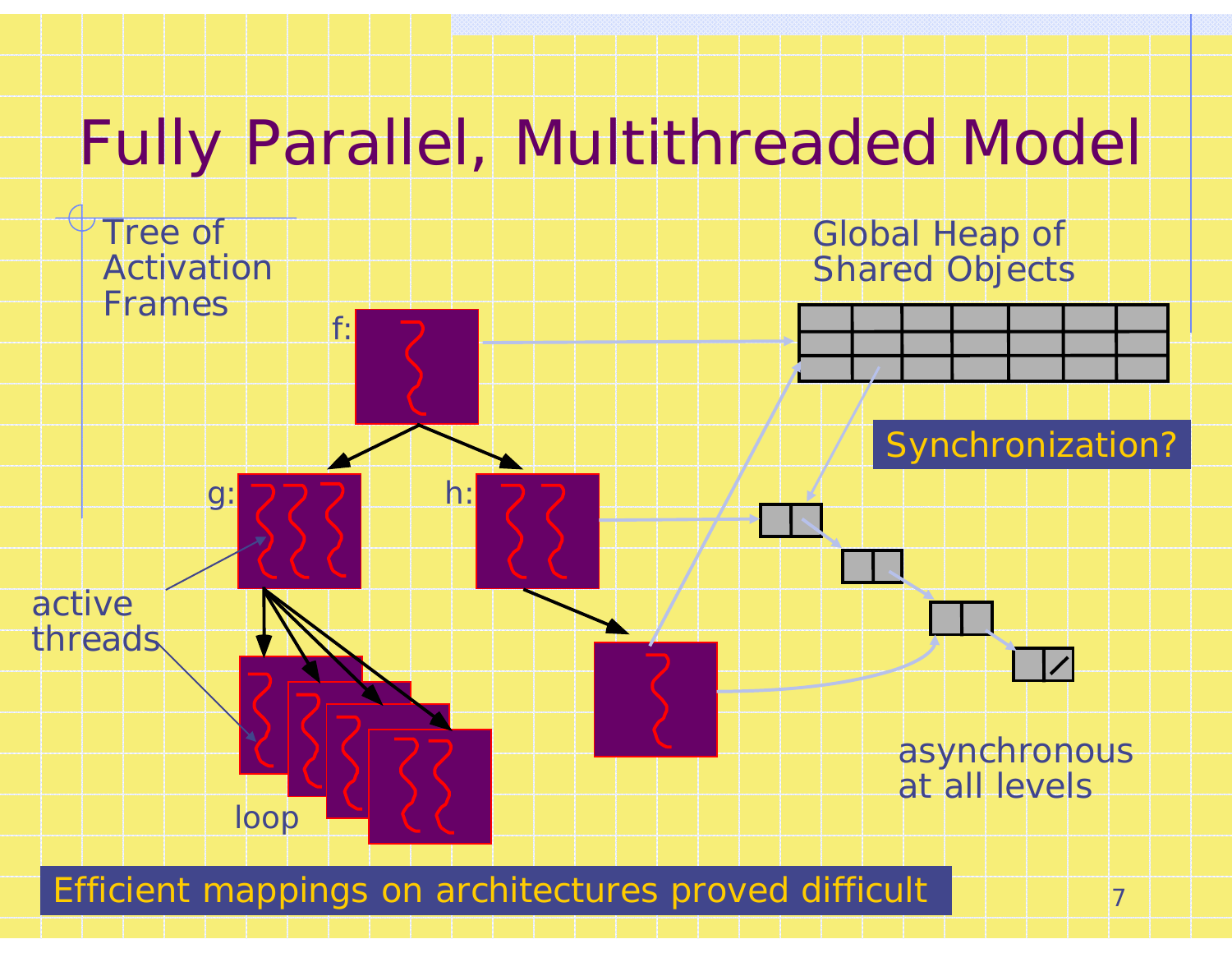## *My unrealized dream*

*A time when Freshmen will be taught sequential programming as a special case of parallel programming*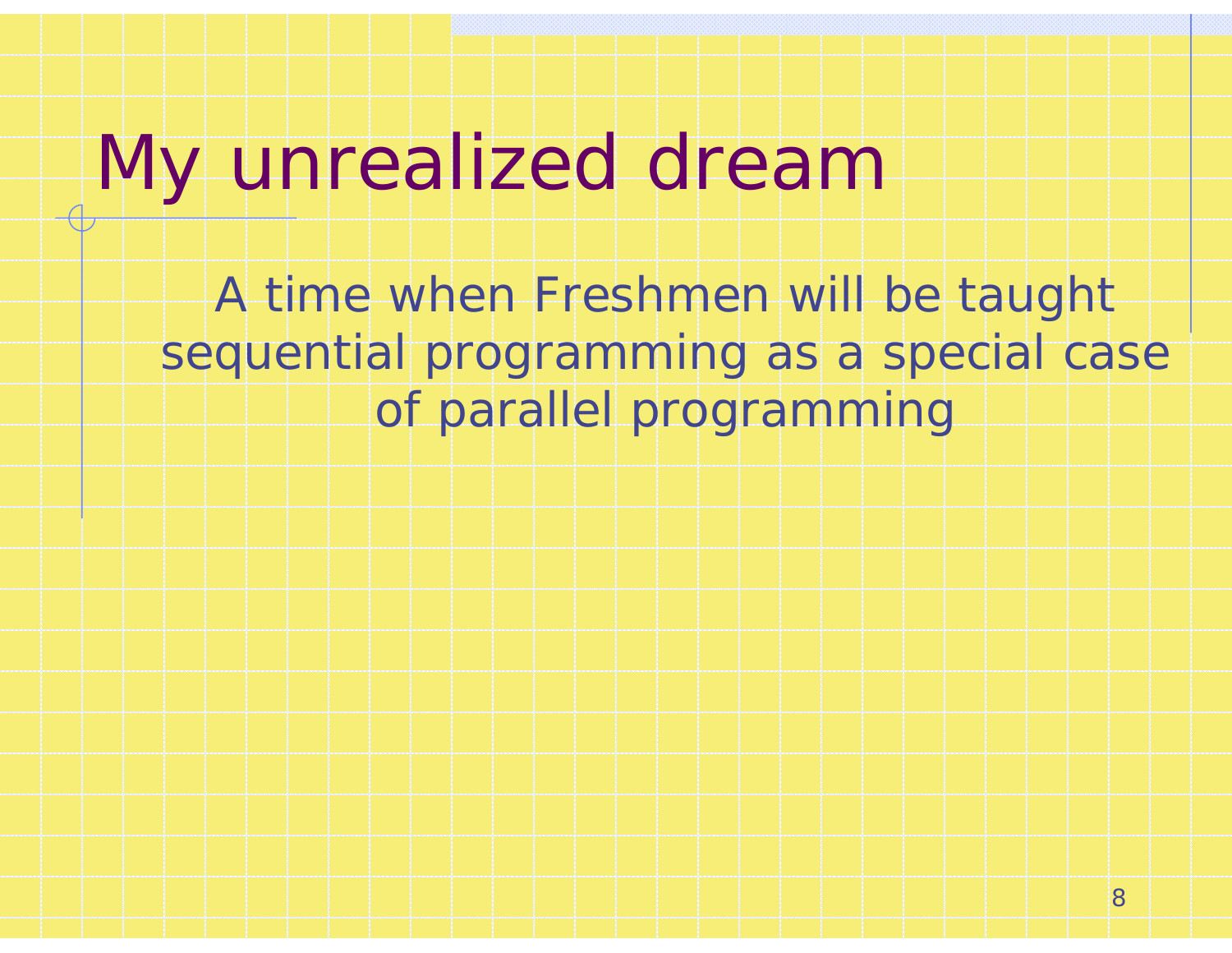## Has the situation changed?

### Yes

- Multicores have arrived
- **Even Microsoft wants to exploit** parallelism
- **Explosion of cell phones**
- П **Explosion of game boxes**

Freshmen are going to be hacking game boxes and cell phones



It is all about parallelism now!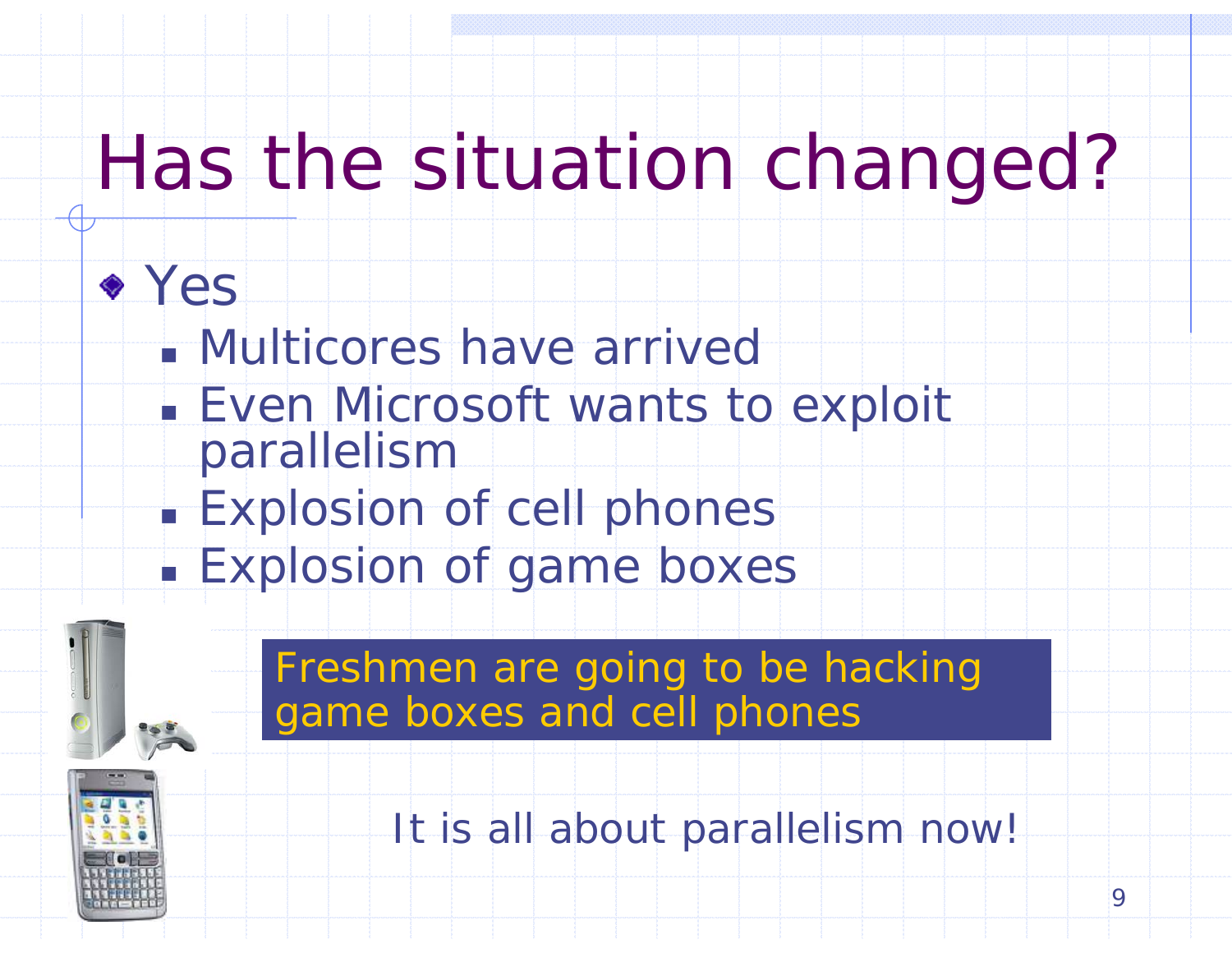### *now ...*Cell phone

- Mine sometimes misses a call when I am surfing the web
	- **To what extent the phone call** software should be aware of web surfing software, or vice versa?
	- I. **Is it merely a scheduling issue?**
	- **Is it a performance issue?**

Sequential "modules" are often used in concurrent environments with unforeseen consequences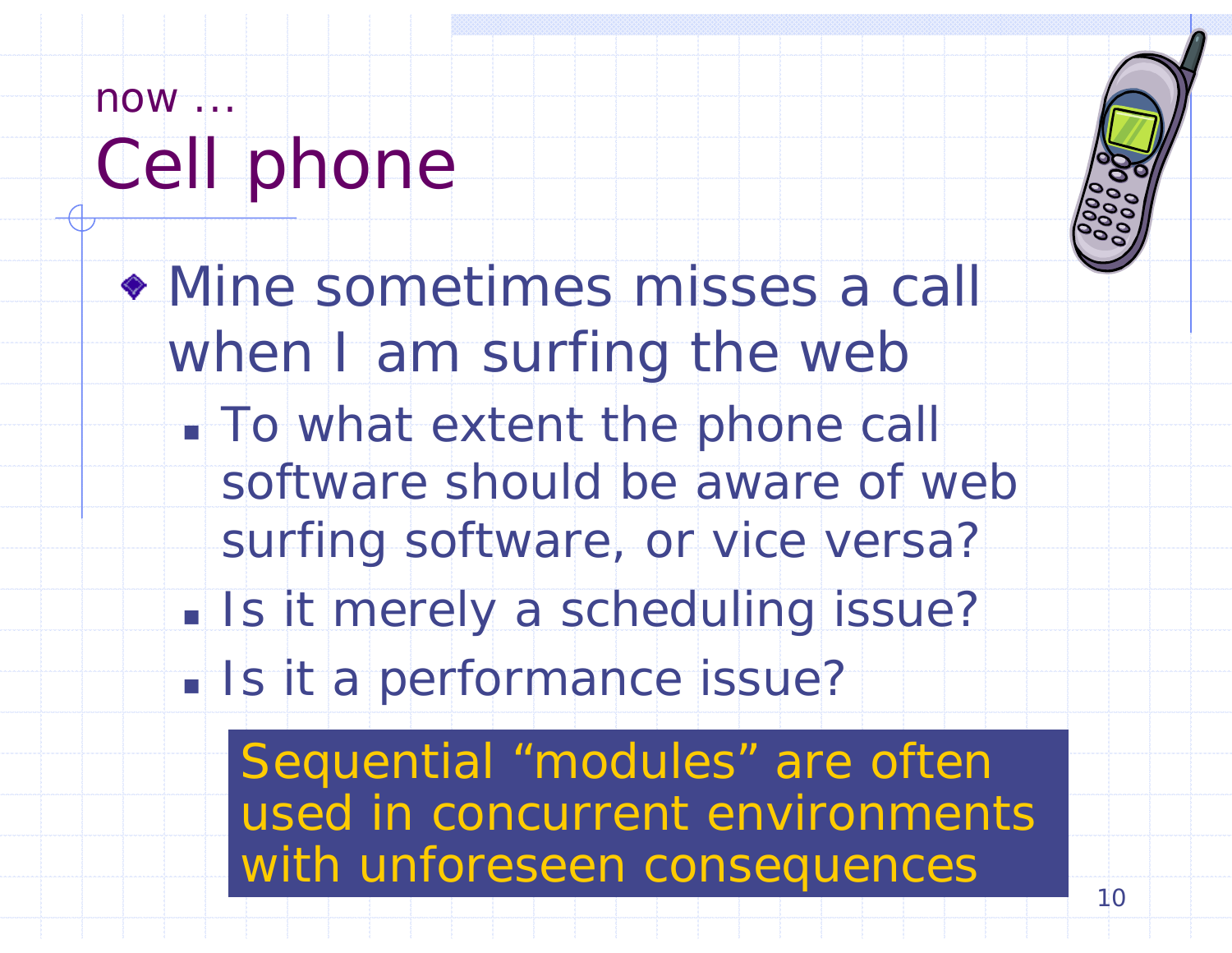### New Goals

*Synthesis* as opposed to *Decomposition*

- A method of designing and connecting modules such that the functionality and performance are predictable
	- Must facilitate natural descriptions of concurrent systems
- A method of refining individual modules into hardware or software for SoCs
- A method of mapping such designs onto "multicores"
	- **Time multiplexing of resources complicates the** problem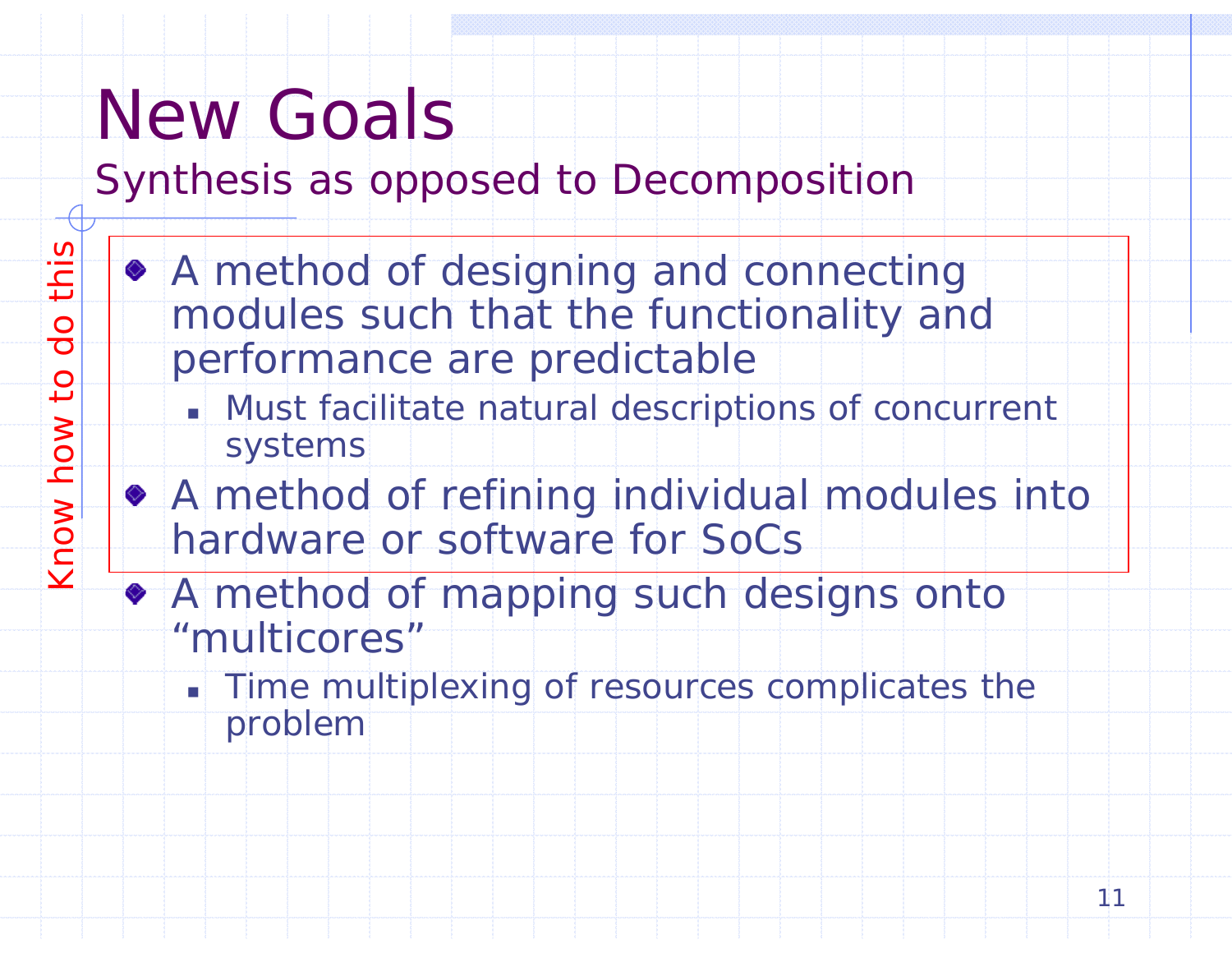A hardware inspired methodology for "synthesizing" parallel programs

Rule-based specification of behavior (Guarded Atomic Actions)

p. Lets you think one *rule* at a time

Composition of modules with guarded interfaces

GCD

◆ Some examples:

**Bluespec** 

Unity – late 80s *Chandy & Misra*

Airline reservation

Video codec: H.264

**Inserting in an ordered list**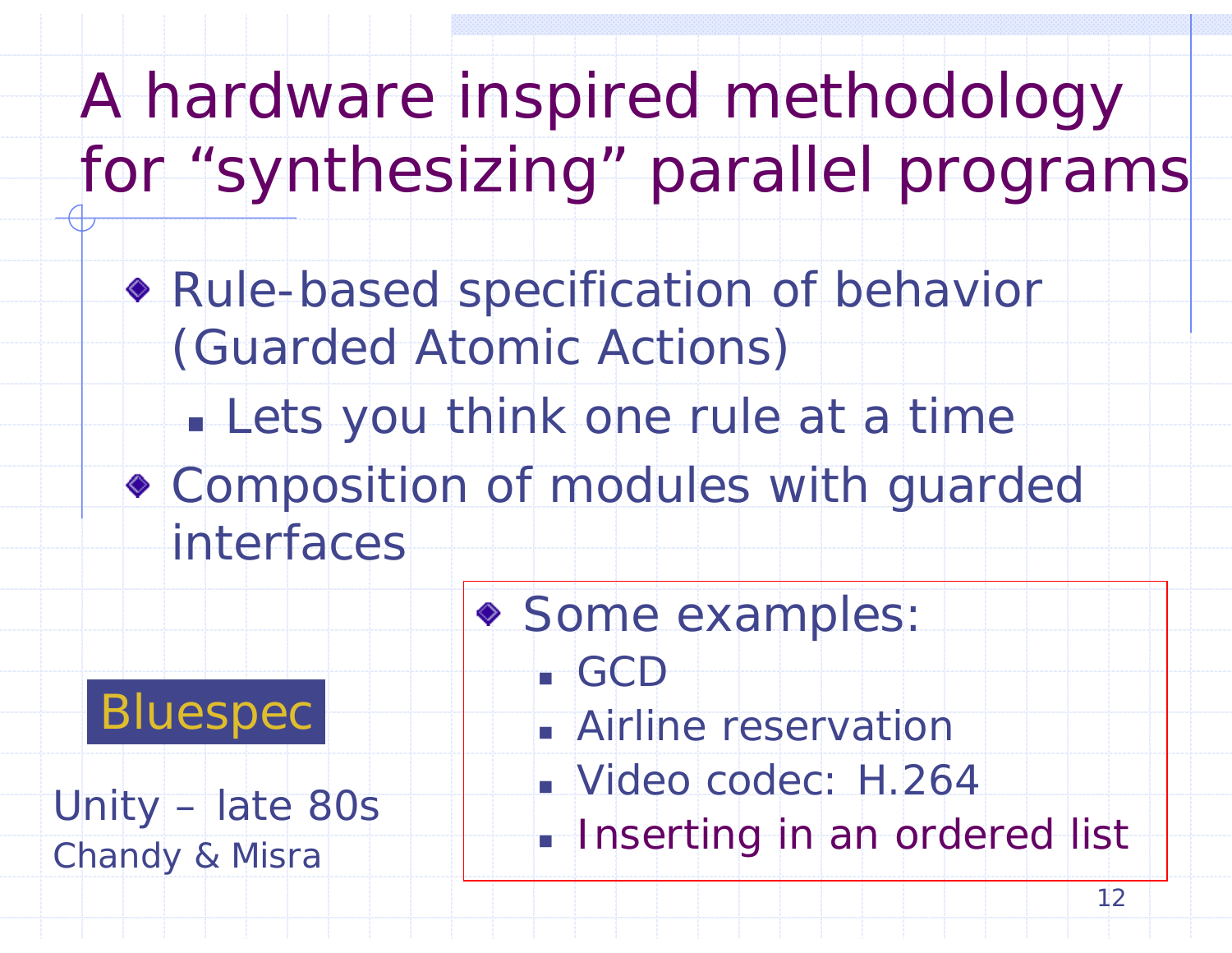

13*Behavior* is expressed in terms of atomic actions on the state: Rule: condition  $\rightarrow$  action Rules can manipulate state in other modules only *via* their *interfaces*.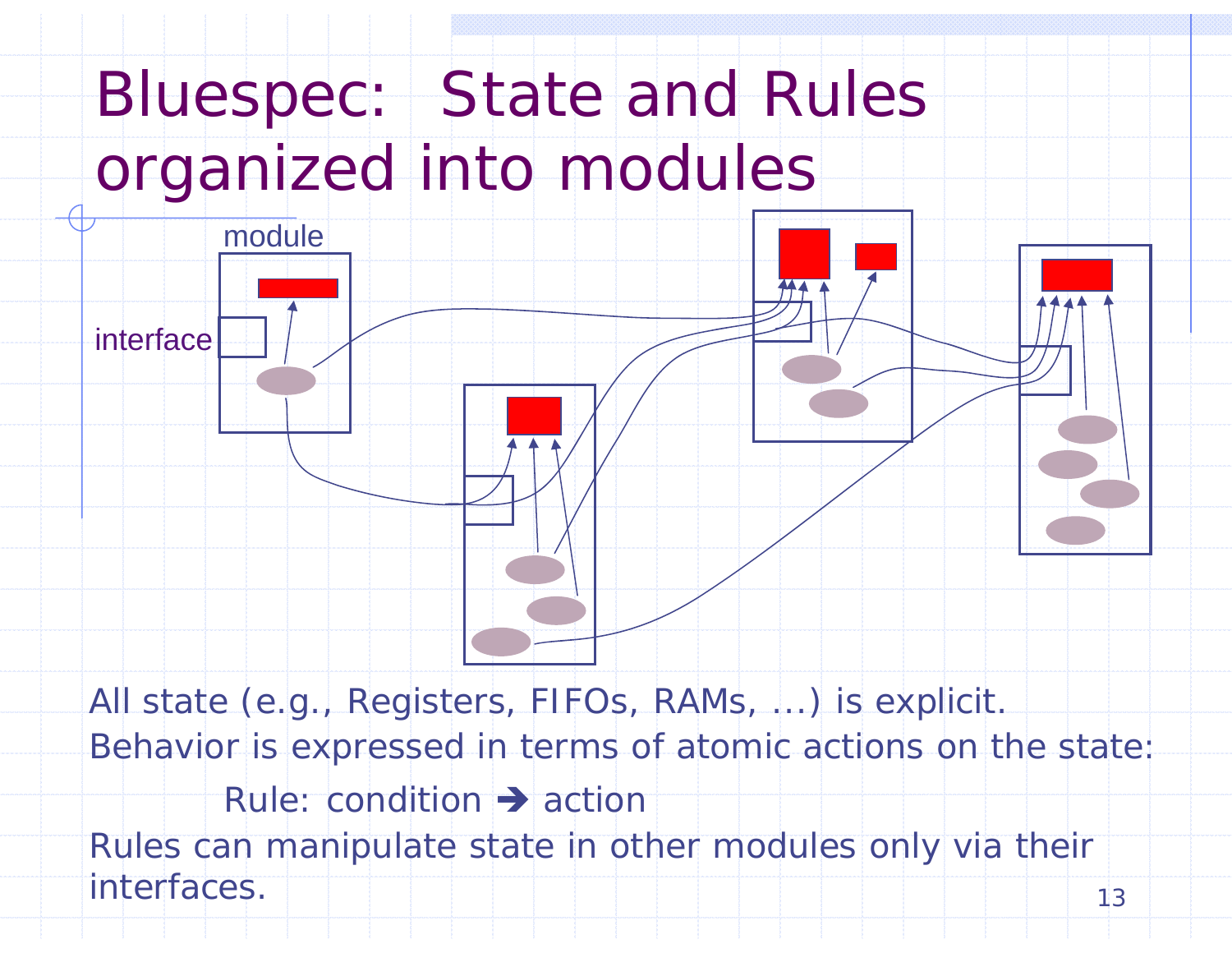## Execution model

*Repeatedly:* Select a rule to execute · Compute the state updates • Make the state updates Highly nondeterministic

> Primitives are provided to control the selection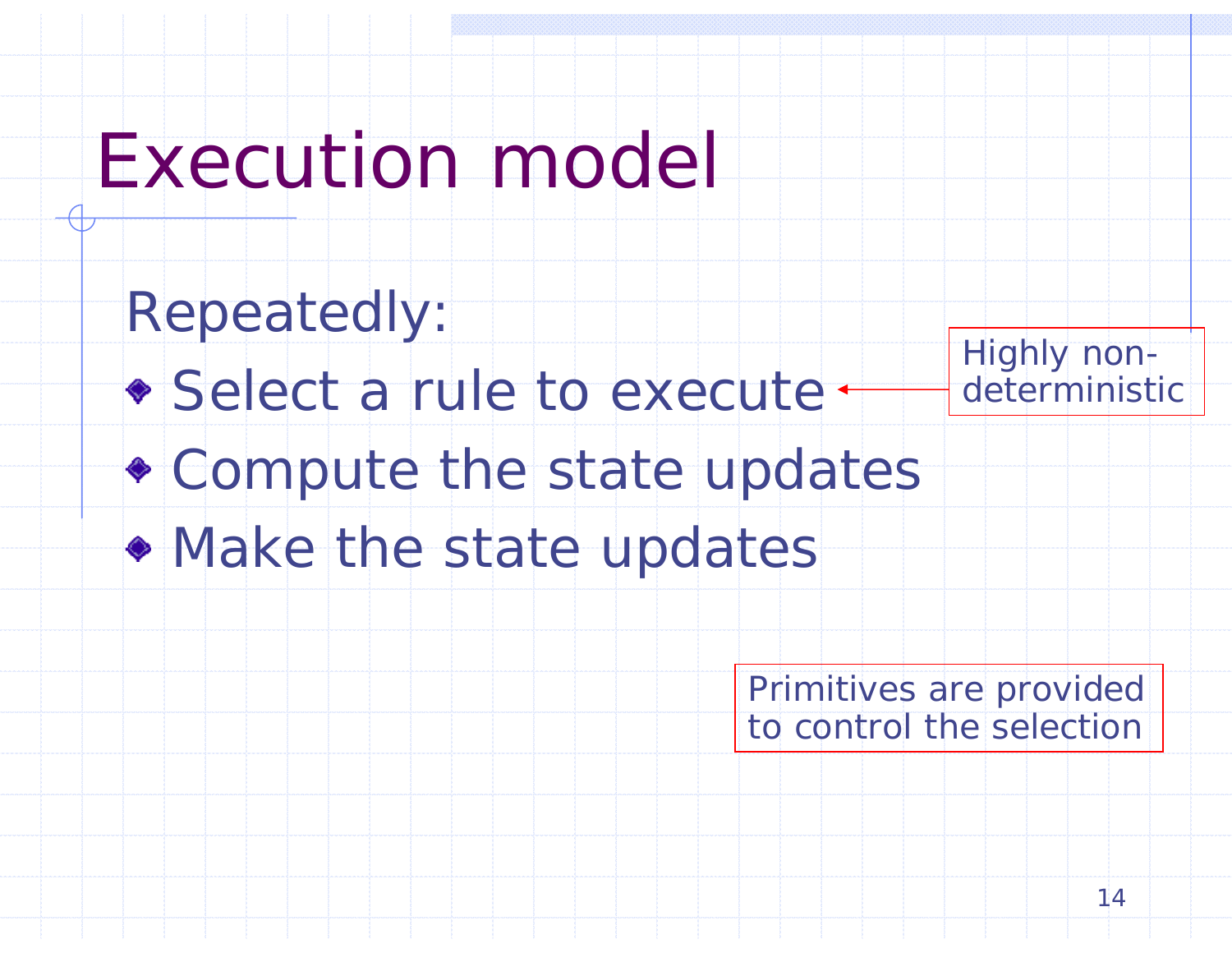A GCD program  $GCD(x, y) = if y = 0$  then x *elseif* x>y *then* GCD(y, x) *else* GCD(x, y-x) Example: Euclid's GCD  $GCD(6, 15)$   $\Rightarrow$   $GCD(6, 9)$   $\Rightarrow$   $GCD(6, 3)$   $\Rightarrow$  $GCD(3, 6)$   $\Rightarrow$   $GCD(3, 3)$   $\Rightarrow$   $GCD(3, 0)$   $\Rightarrow$  3 Execution

What does this program mean in a concurrent setting ?

GCD(623971, 150652) + GCD(1543276, 9760552)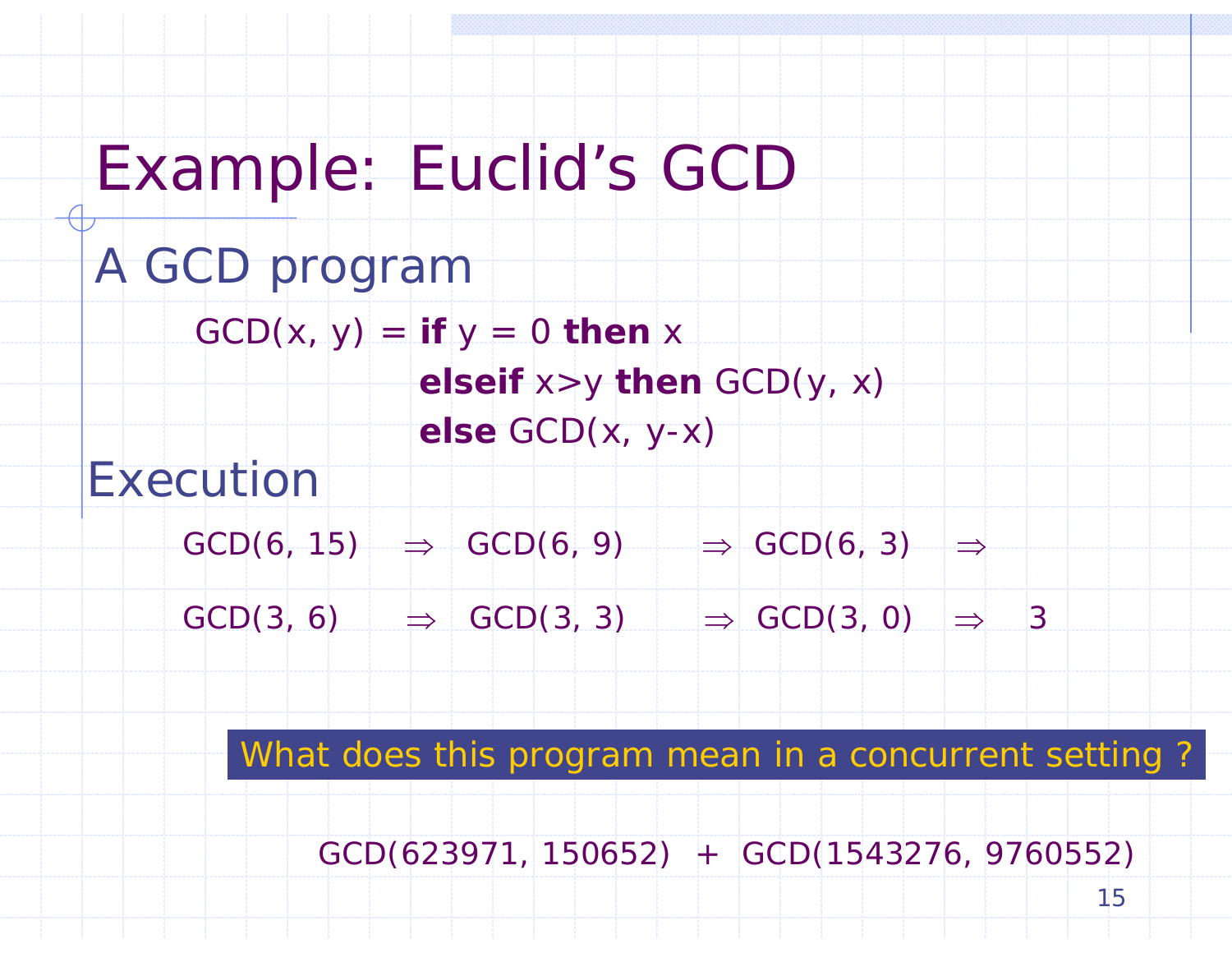# Suppose we want to build a GCD machine (i.e., IP module)

GCD

GCD as a resource

#### Parallel invocations?

- г Recursive calls vs Independent calls
- Does the answer come out immediately? In predictable time?
- Can the machine be shared?
- Can it be pipelined, i.e., accept another input before the first one has produced an answer?

#### These questions arise naturally in hardware design

But these questions are equally valid in a parallel software setting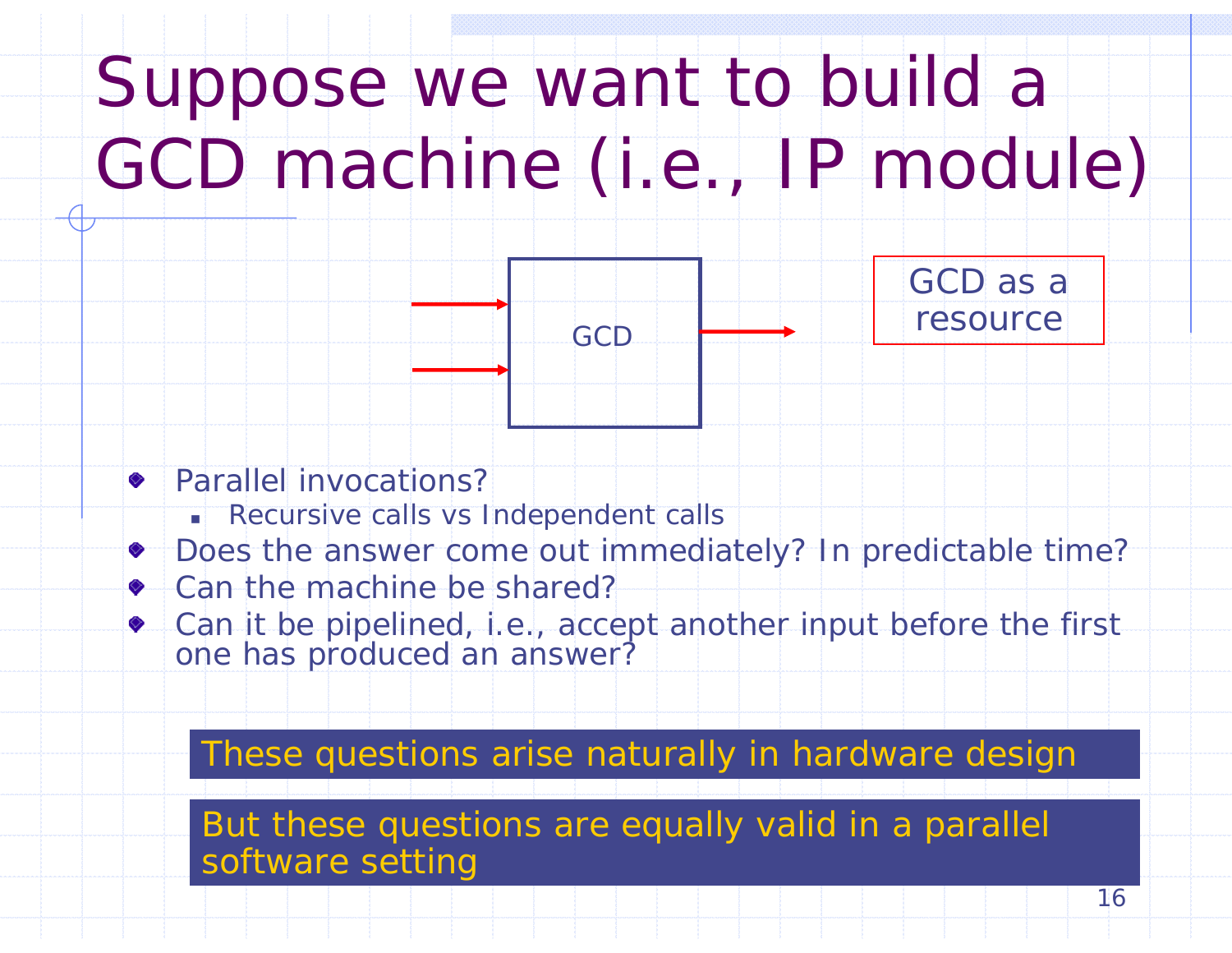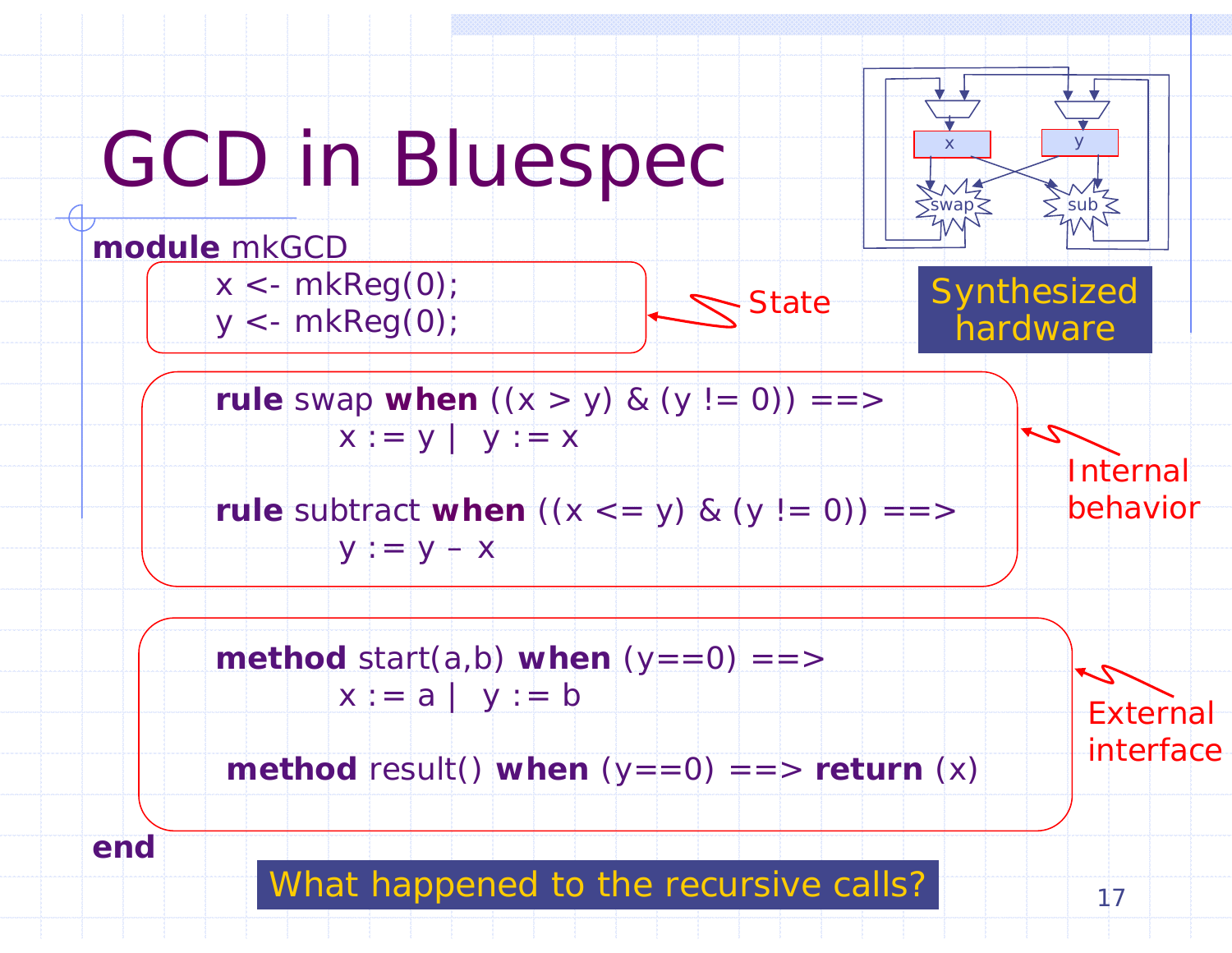### GCD Hardware Module



- The module can easily be made polymorphic
- Many different implementations, *including pure software*   $\Diamond$ *ones*, can provide the same interface 18

module mkGCD (I\_GCD)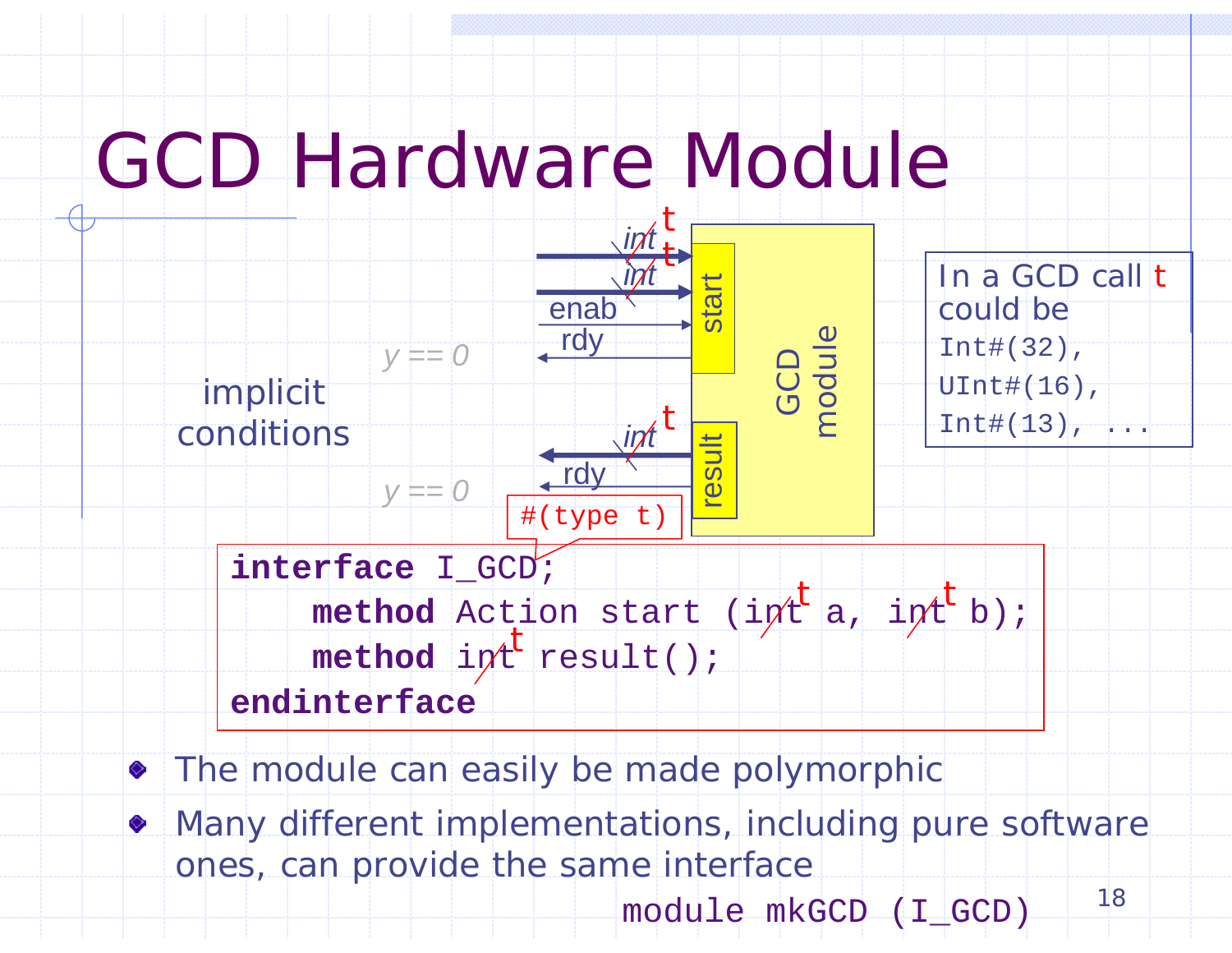# The Bluespec Language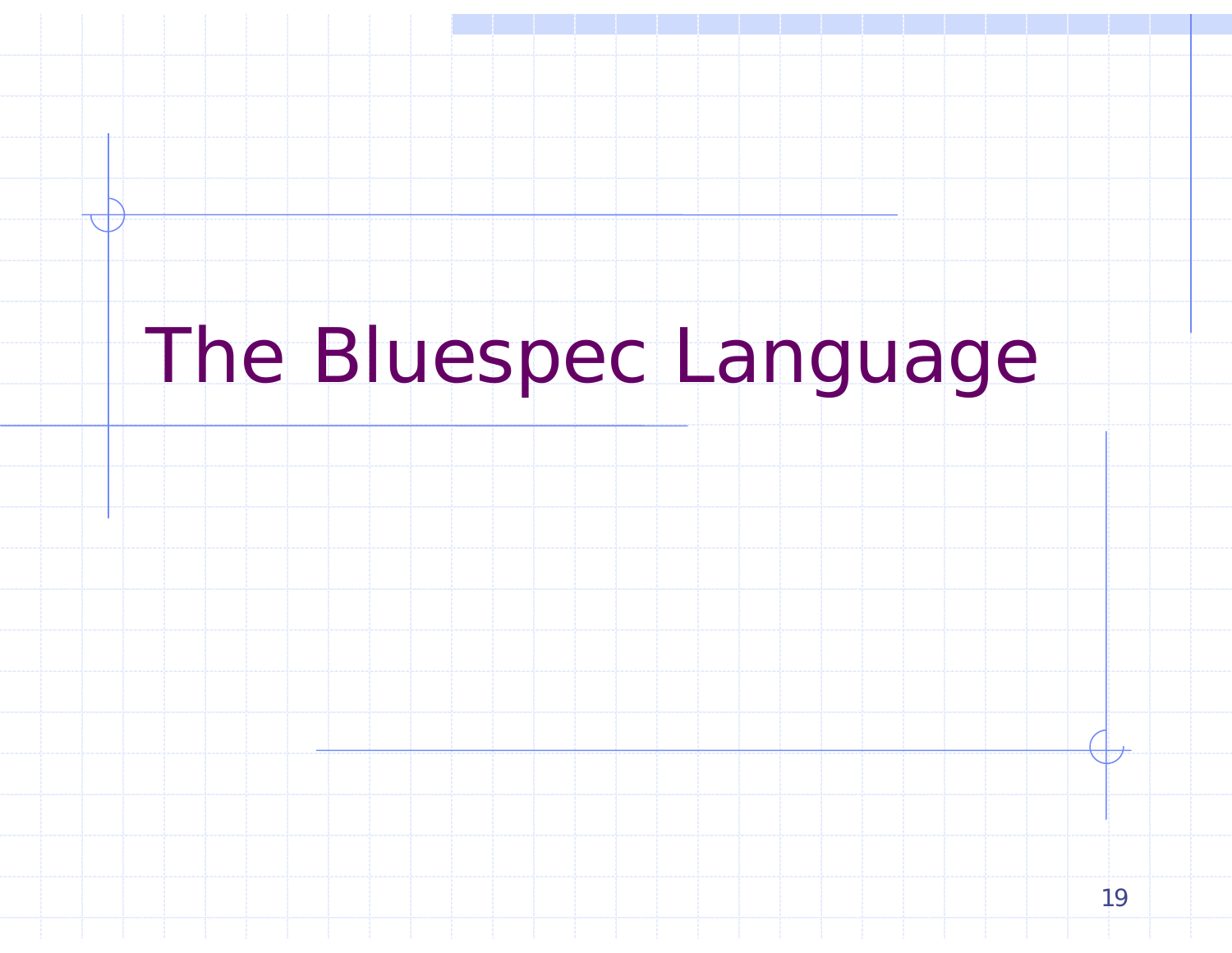# Bluespec: A Language of Atomic Actions

20A program is a collection of instantiated modules  $m_1$  ;  $m_2$  ;  $\dots$ Module ::= Module name [State variable r] [Rule R a] [Action method  $g(x) = a$ ] [Read method  $f(x) = e$ ] e ::= r **|** <sup>c</sup>**|** <sup>t</sup> **|** Op(e , e) **|** e ? e : e **|** (t = e in e) **|** m.f(e) **|** e when e a ::= r :=  $e$ **|** if e then <sup>a</sup> Conditional **|** a | a **|** a ; a **|** (t = e in a) **|** m.g(e) Method call **|** a when e Guarded actionparaiqul<br>Composition<br>Sequential Composition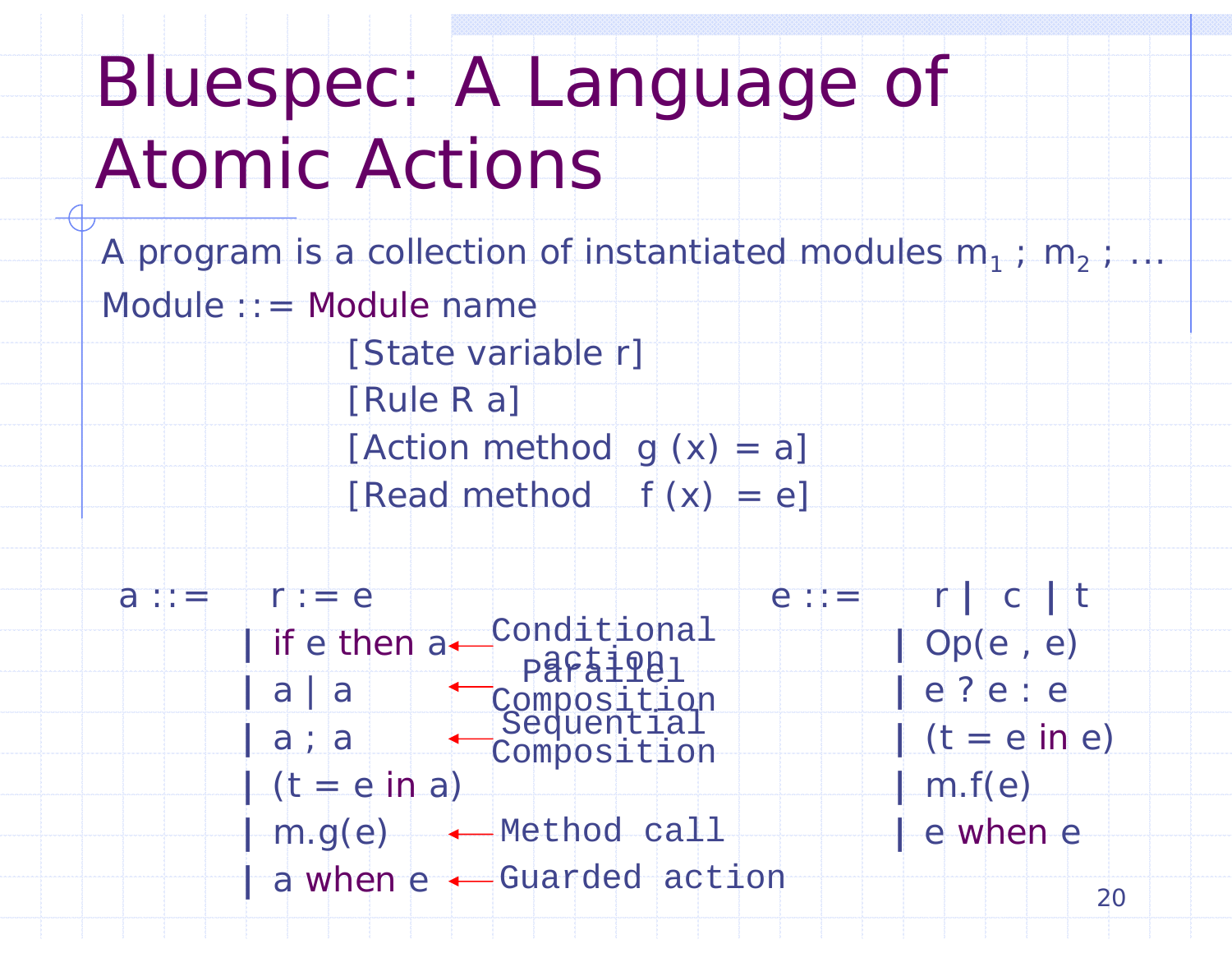### Guards vs If's

Guards affect the surroundings

 $(a1$  when p1) |  $a2$  = = >  $(a1$  | a2) when p1

Effect of an "if" is local

(if p1 then a1) |  $a2 ==$  if p1 then (a1 | a2) else a2

*p1 has no effect on a2*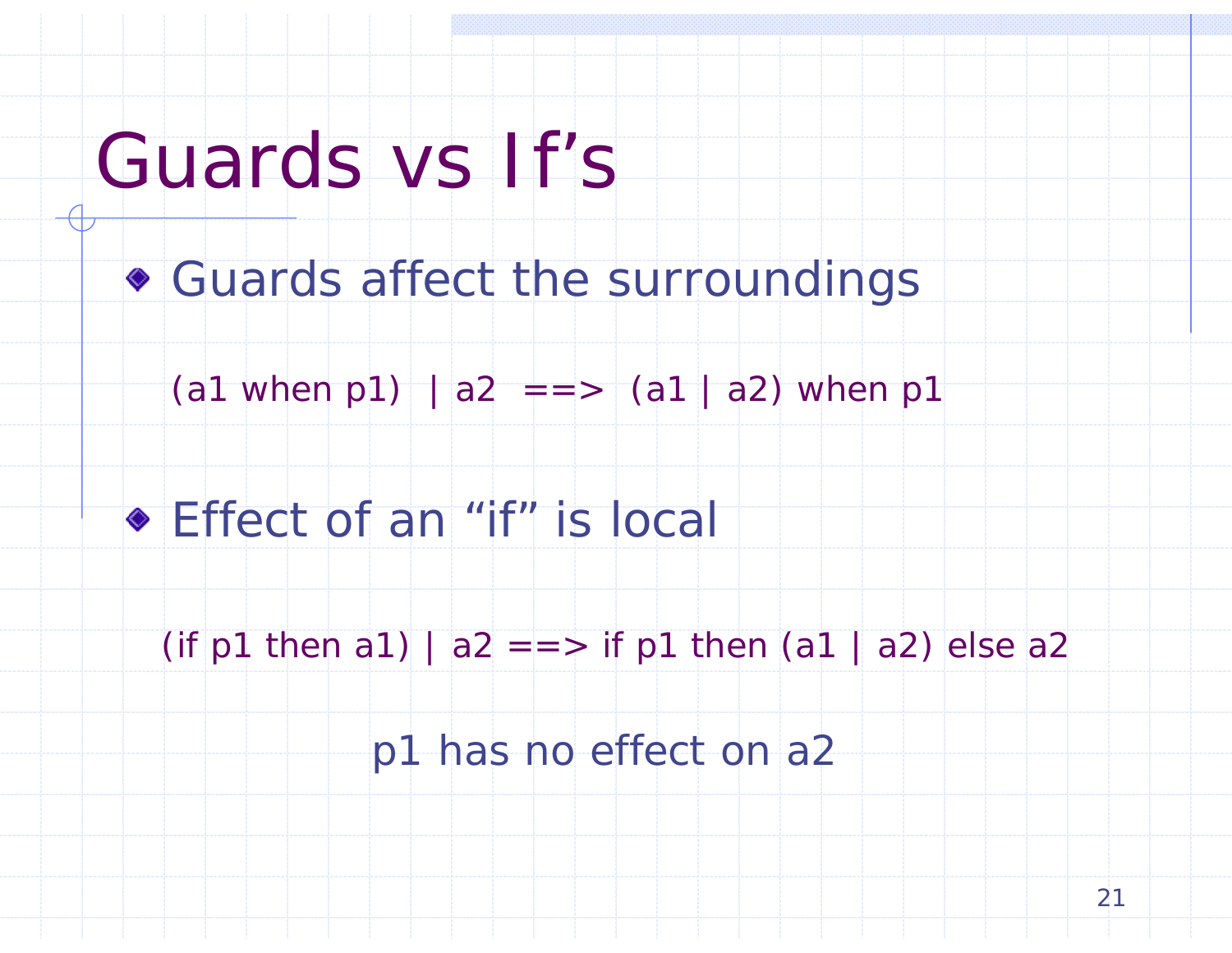## Airline Reservation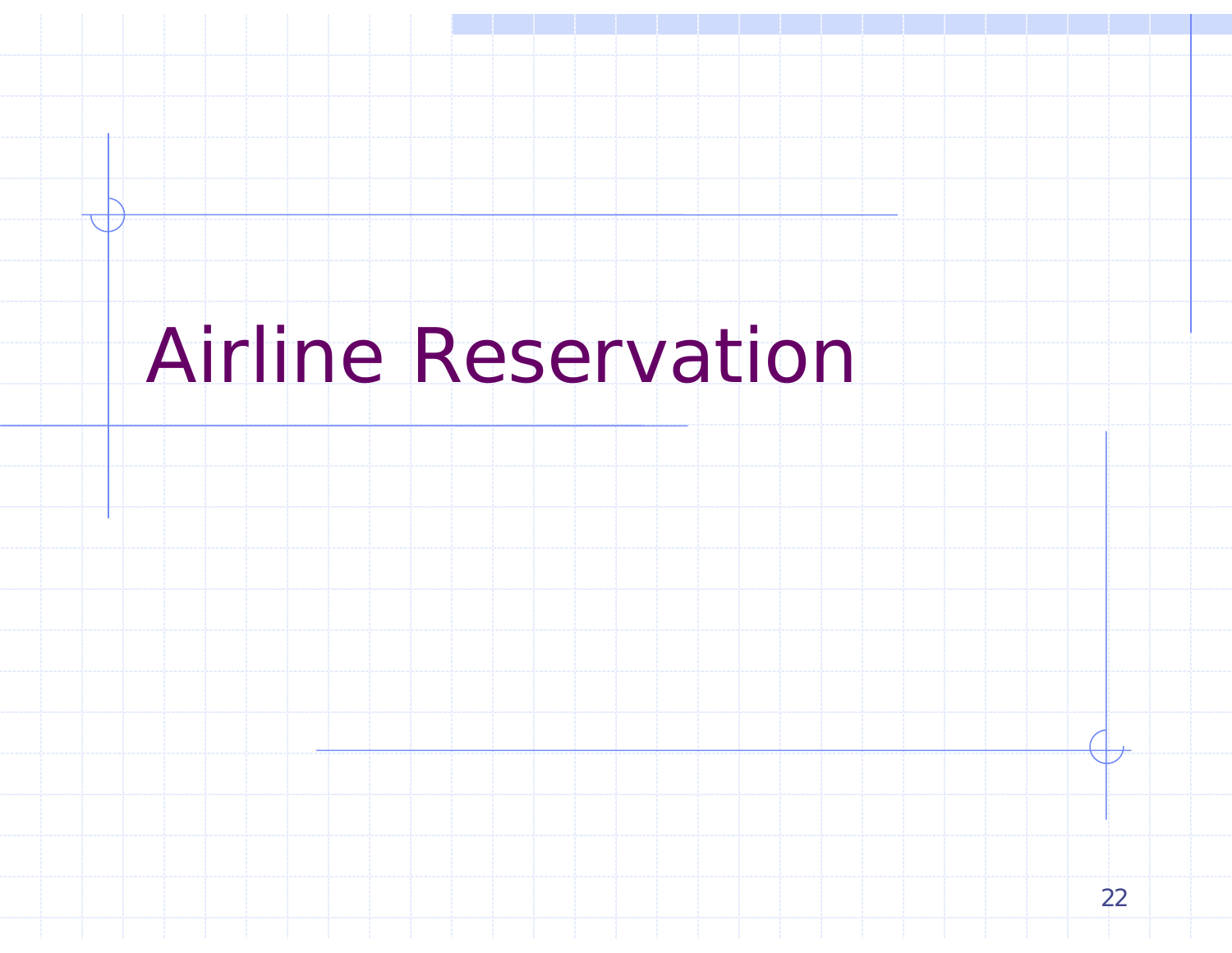### Example: Airline reservation

*a problem posed by Jayadev Misra*

TÌ

- Ask quotes from two airlines
	- F If any one quotes below \$300, buy immediately
		- Buy the lower quote if over \$300
	- L. After one minute buy from whosoever has quoted, otherwise flag error

Express it using threads? Complicated

Solution is easy to express in Misra's ORC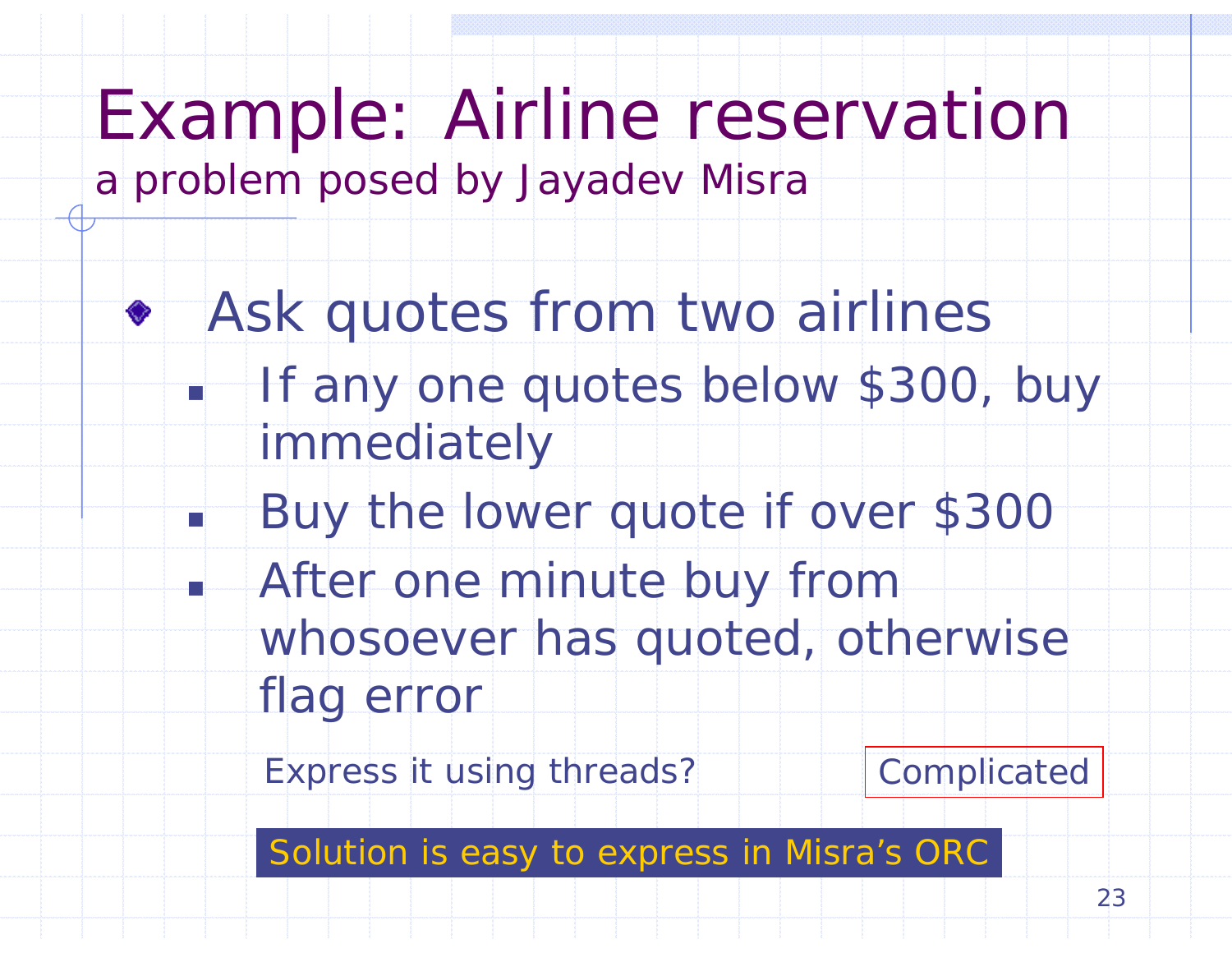"done" also means "not busy"

# Solution in Bluespec

### Straightforward

*module* mkGetQuotes(); *define state elements* Aquote, Bquote, done, timer *rule* getA *when* !done ==> ... // executes when A responds *rule* getB ... *rule* timeout ... *rule* timer *method* bookTicket(r) *when* done ==>  $A.readuest(r)$  | B.request(r) | done : = False  $|$  Aquote : = INF  $|$  Bquote : = INF  $|$  timer : = 0 *rule* pickCheapest *when*  $!$  done & (Aquote  $!=$  INF) & (Bquote  $!=$  INF)  $==$ (*if* (Aquote < Bquote) *then* ticket <- A.purchase(Aquote) *else* ticket <- B.purchase(Bquote))  $\vert$  (done : = True)

24 *endmethod* getTicket() *when* done ==> *return* (ticket)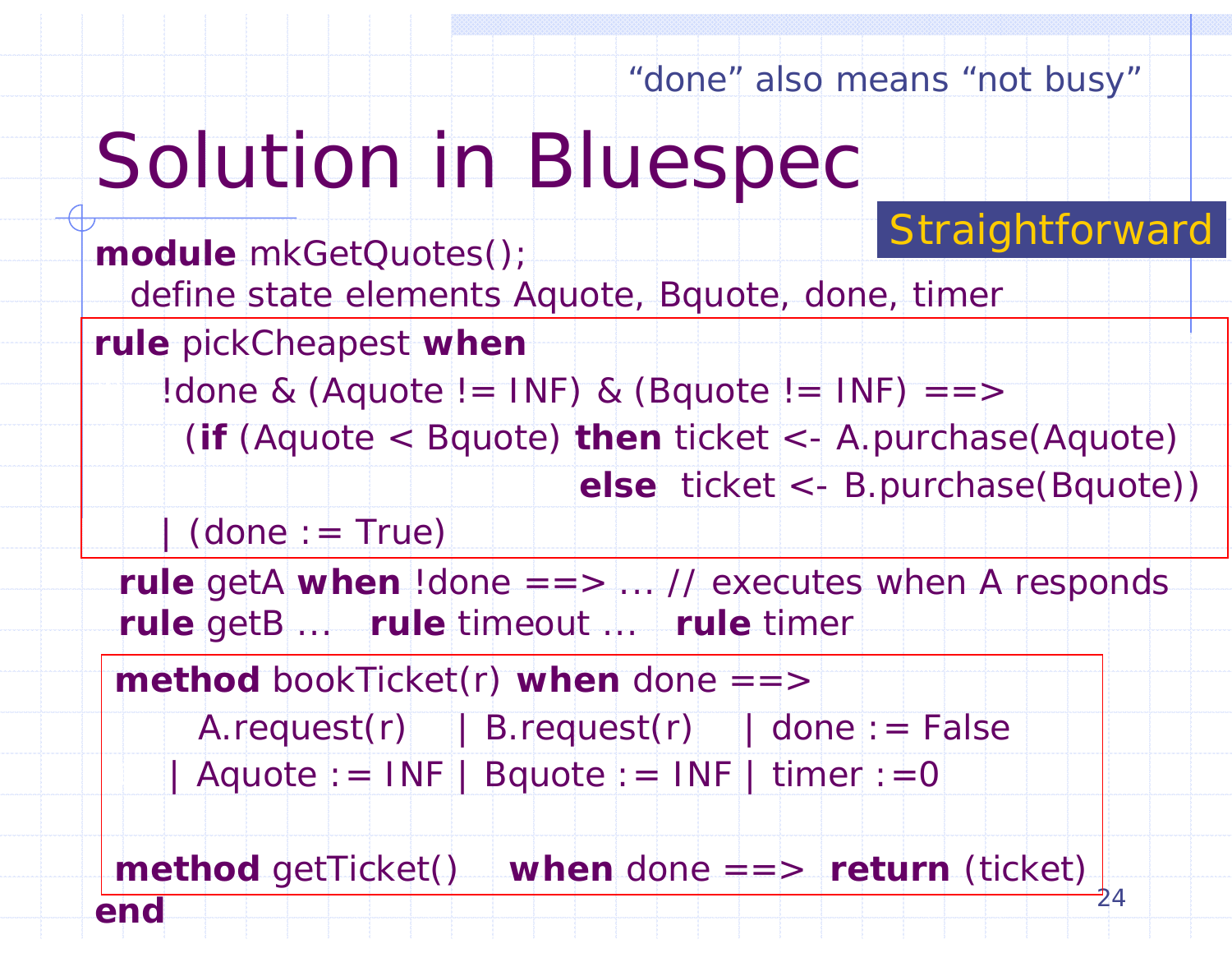## Video Codec: H.264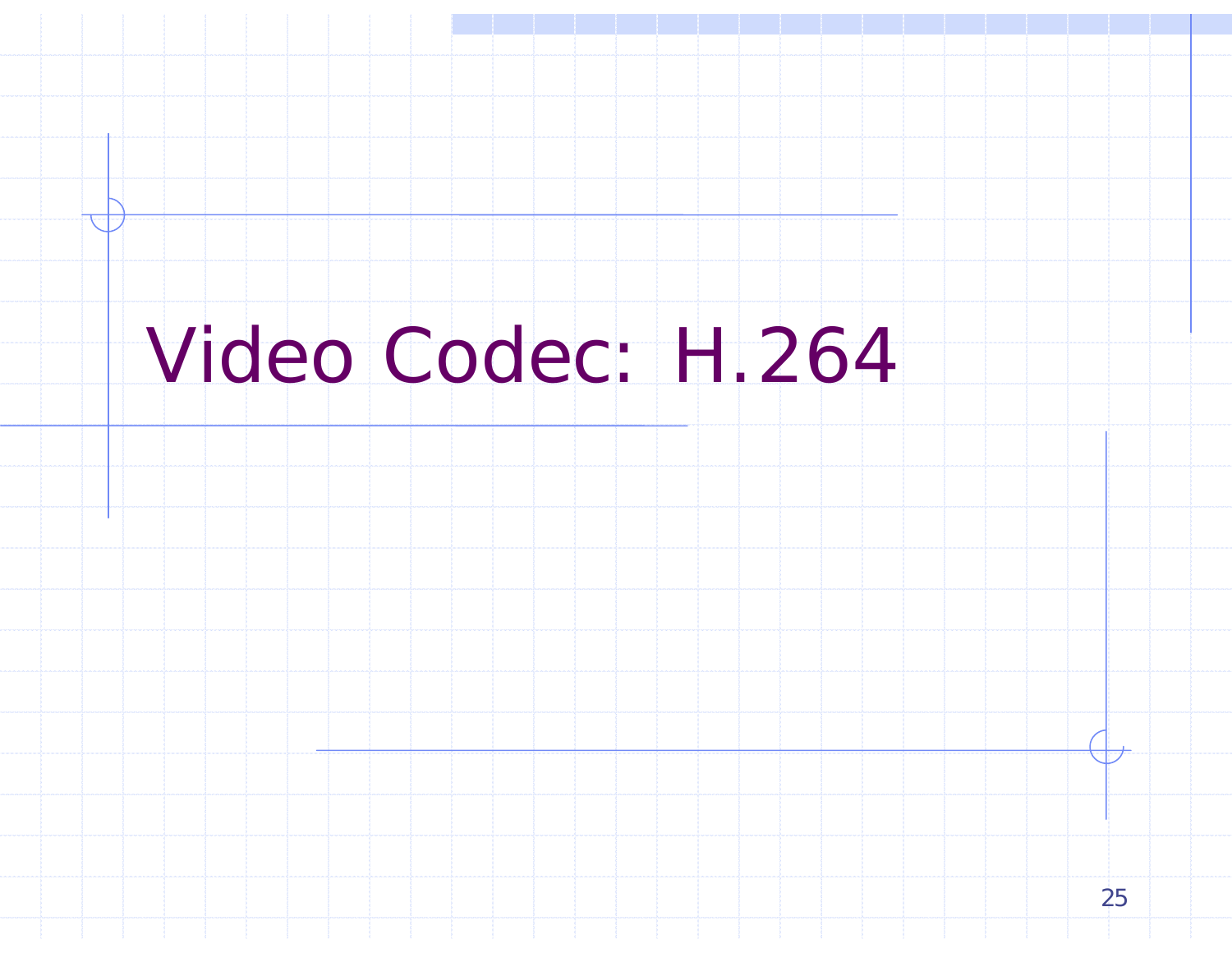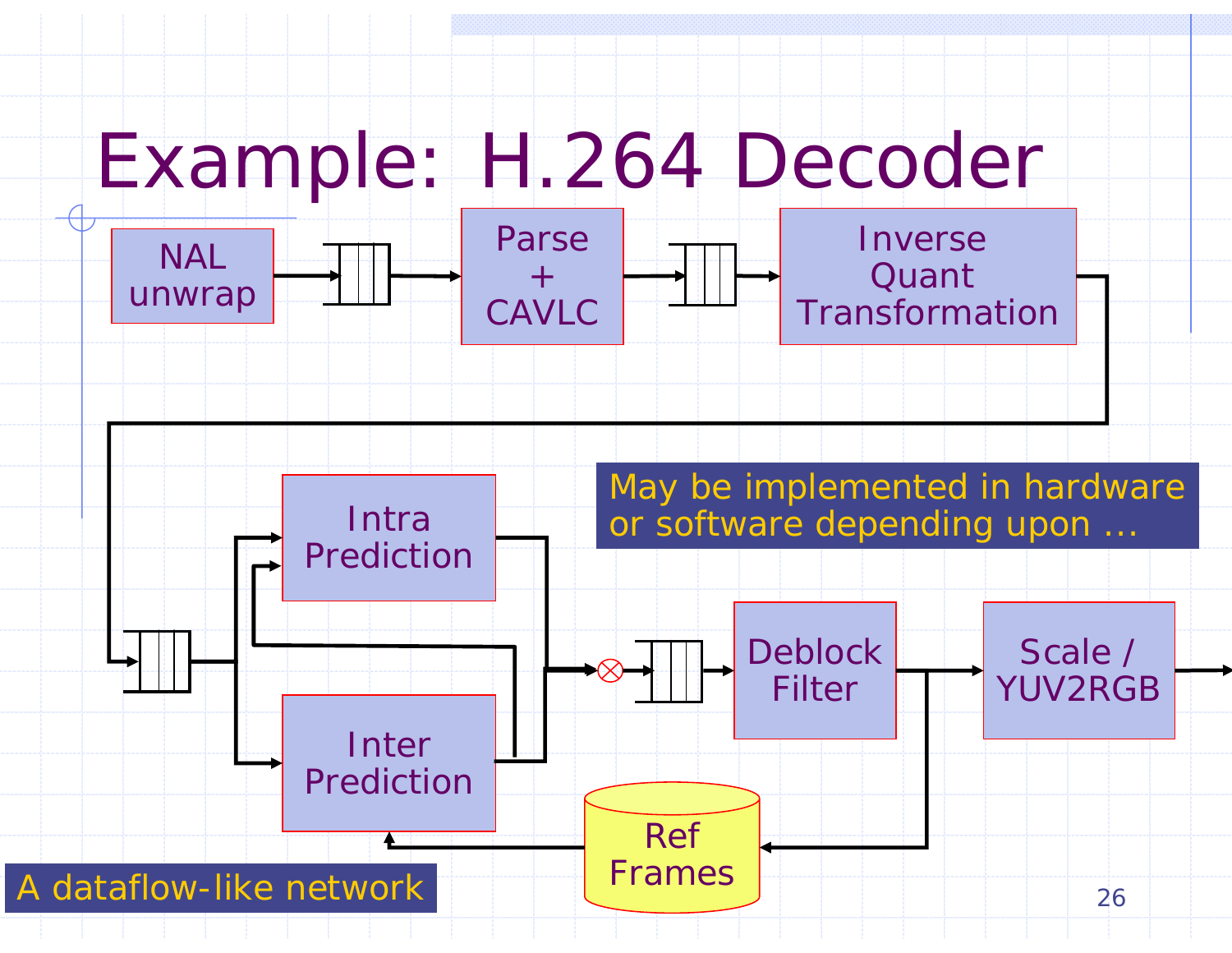### Available codes (*not multithreaded* )

### **Reference code**

- 80K lines, awful coding style, slow
- **•** ffmpeg code for Linux
	- **200K lines, mixed with other codecs**
- Codes don't reflect the dataflow structure
	- Pointers to data structures are passed around and modified. Difficult to figure out which block is modifying which parts
	- No model of concurrency. Even the streaming aspect gets obscured by the code

The code can be written in a style which will serve both hardware and software communities.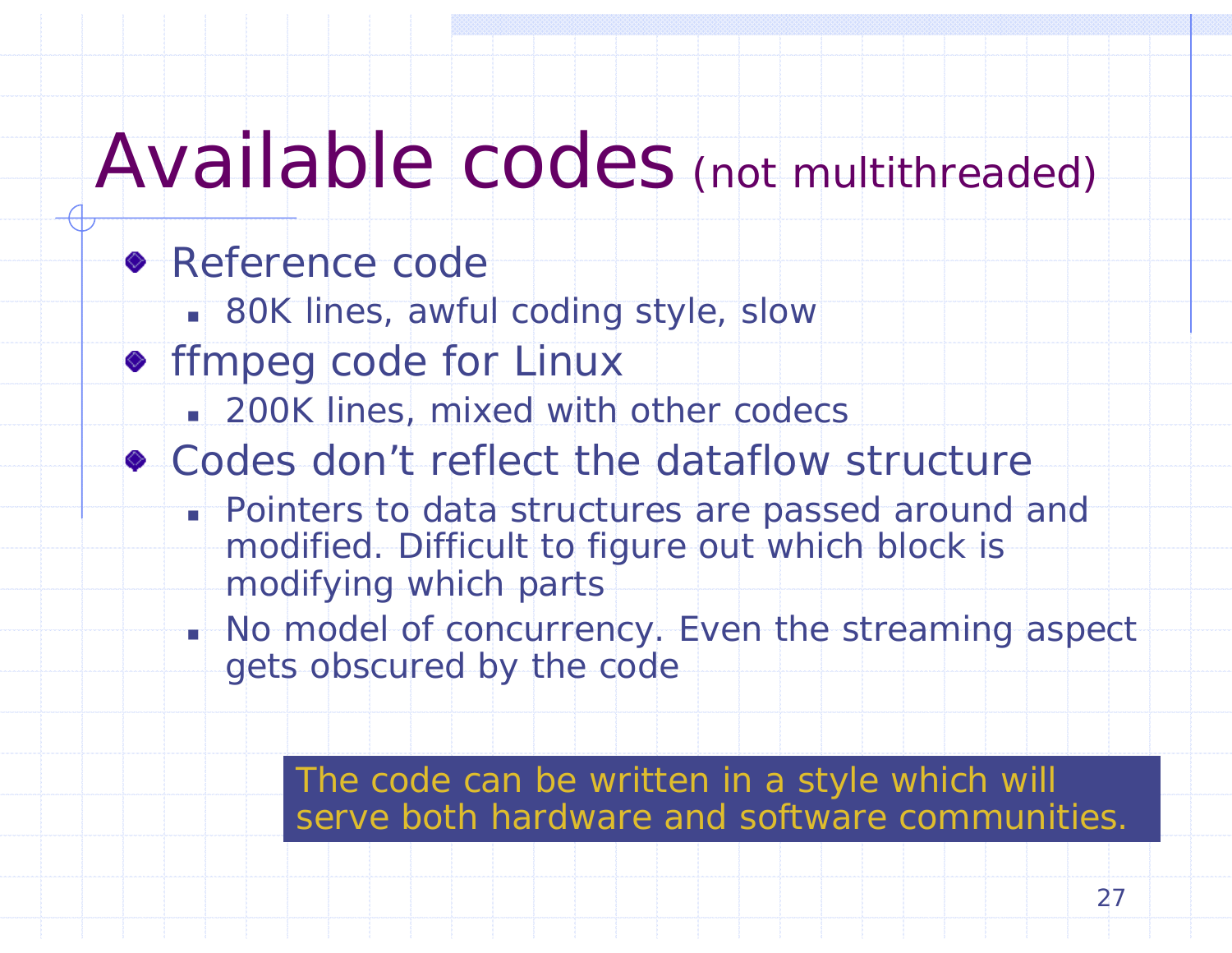## H.264 Decoder in Bluespec

### *Work in Progress - Chun-Chieh Lin et al*